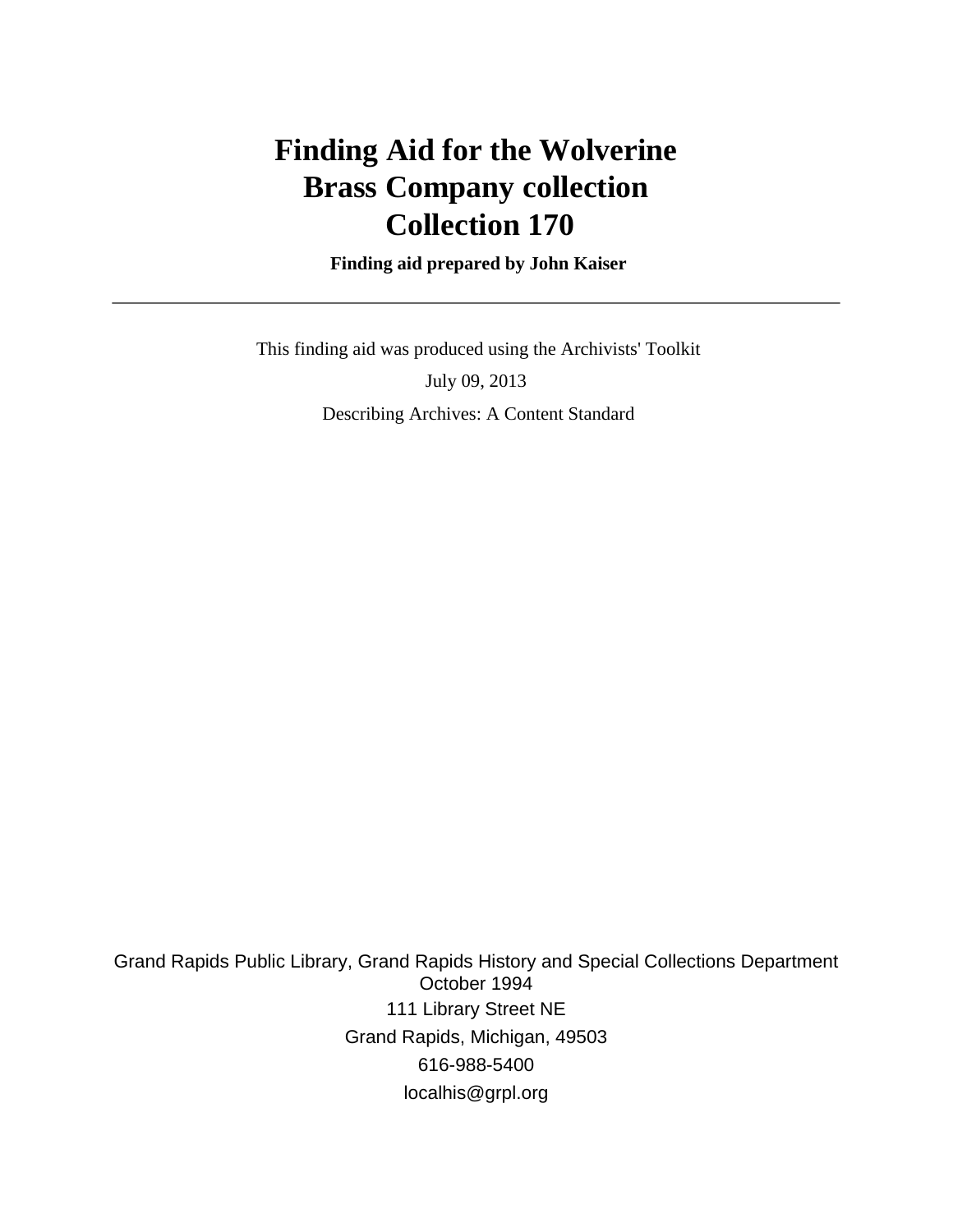# **Table of Contents**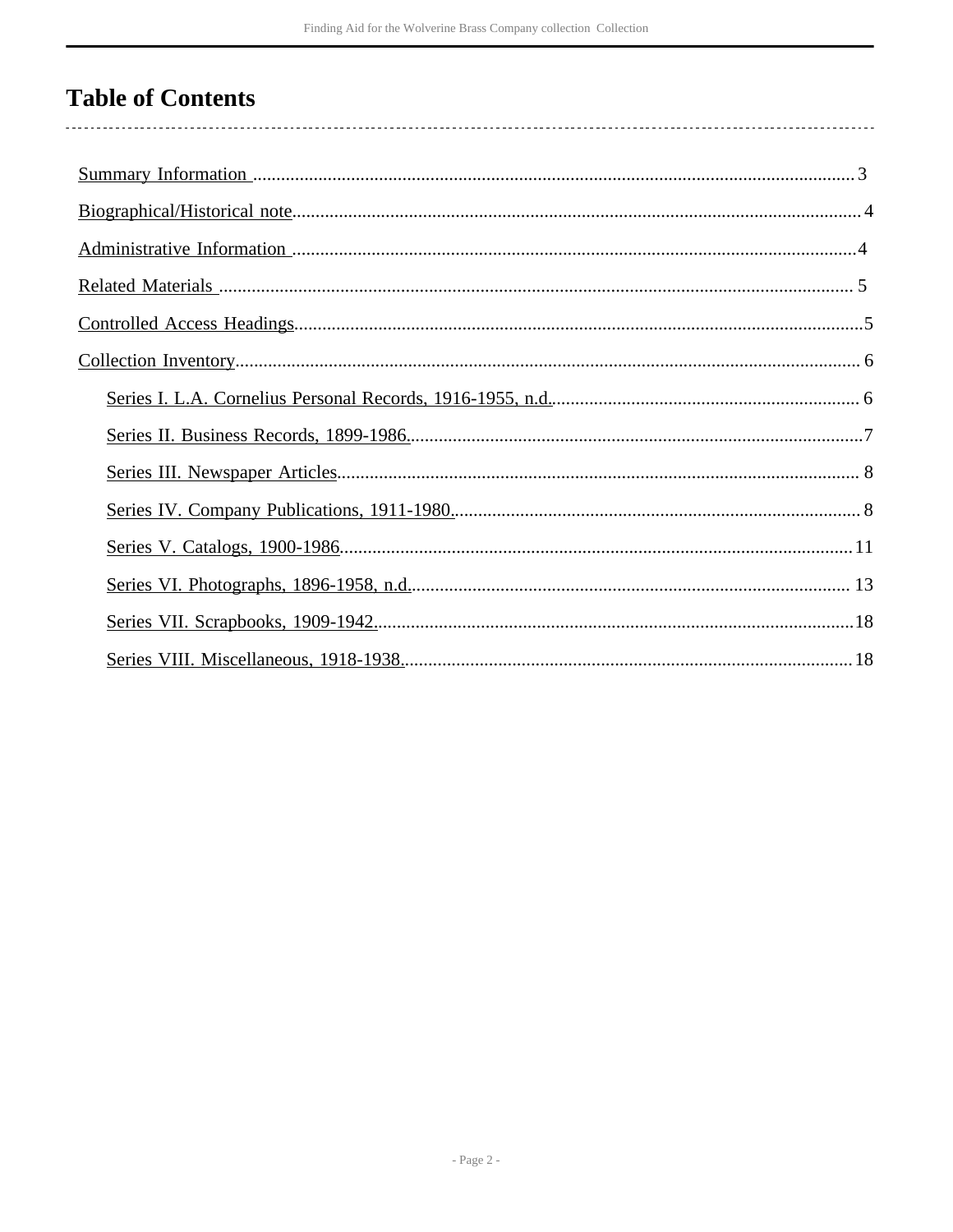# <span id="page-2-0"></span>**Summary Information**

| <b>Repository</b> | Grand Rapids Public Library, Grand Rapids History and Special<br><b>Collections Department</b>                                                                                                                                                                                                                                                                                                                                                                                                 |
|-------------------|------------------------------------------------------------------------------------------------------------------------------------------------------------------------------------------------------------------------------------------------------------------------------------------------------------------------------------------------------------------------------------------------------------------------------------------------------------------------------------------------|
| <b>Creator</b>    | Cornelius, Louis A, 1870-1953                                                                                                                                                                                                                                                                                                                                                                                                                                                                  |
| <b>Creator</b>    | <b>Wolverine Brass Works.</b>                                                                                                                                                                                                                                                                                                                                                                                                                                                                  |
| <b>Title</b>      | <b>Wolverine Brass Company collection</b>                                                                                                                                                                                                                                                                                                                                                                                                                                                      |
| Date [inclusive]  | 1896-1986                                                                                                                                                                                                                                                                                                                                                                                                                                                                                      |
| <b>Extent</b>     | 4.9 Linear feet 12 boxes                                                                                                                                                                                                                                                                                                                                                                                                                                                                       |
| Language          | English                                                                                                                                                                                                                                                                                                                                                                                                                                                                                        |
| <b>Abstract</b>   | Wolverine Brass Company was a brass goods manufacturer in Grand<br>Rapids, Mich. They mainly manufactured plumbing supplies. This<br>collection contains catalogs, company publications, and business records<br>detailing the growth, expansion and ultimate demise of the company. Also<br>included are personal information, scrapbooks and photographs on the<br>company's founder, L.A. Cornelius (1870-1953) and his service on various<br>social, service and charitable organizations. |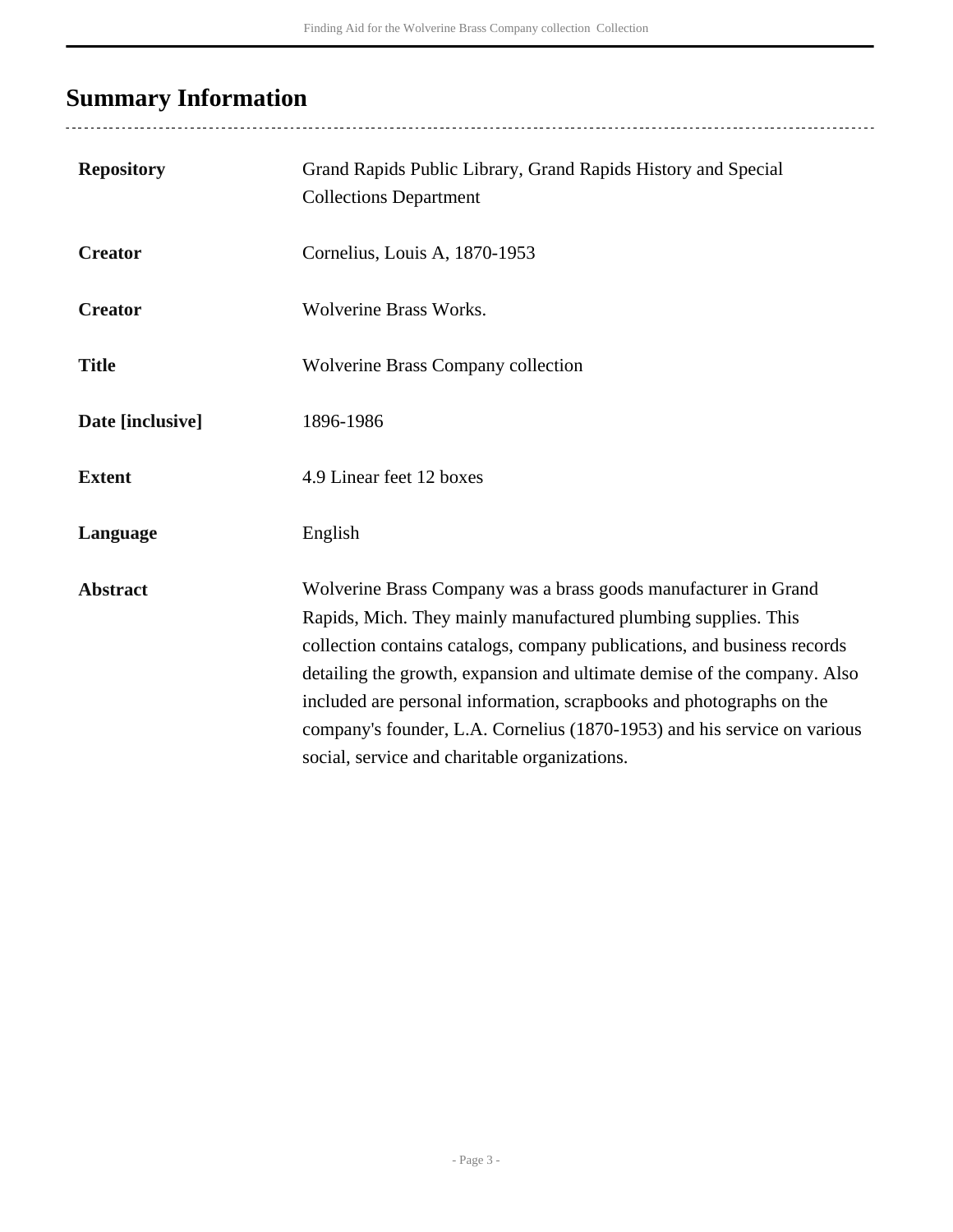# <span id="page-3-0"></span>**Biographical/Historical note**

The Wolverine Brass Company was founded in 1896 by Louis A. Cornelius and a dozen helpers. They began manufacturing in a small plant on Shamut St. and a year later moved into larger quarters at 256 Canal St. (now 620 Monroe Ave., NW). By 1909 the firm had become one of the leading industries in Grand Rapids. It manufactured a wide variety of brass goods, mainly plumbing fixtures. The company's business increased yearly and during both world wars. During WWII, Wolverine Brass Co. produced airplane and tank parts. In recognition for meeting production and efficiency goals, the company received many awards including the Army/Navy "E" Award in 1944.

Outside of the firm, Wolverine Brass President, L.A. Cornelius, was involved in the community. He was a member of many organizations, clubs and societies including the Masonic Country Club, the Grand Rapids Trust Company, the American Society of Sanitary Engineering, the Rotary Club and The Saladin Shriners. In 1932, Cornelius became City Welfare Director for no pay, due to the vagaries of the Great Depression. He served as President of Wolverine Brass until 1951, and died in 1953. Franklin Cornelius, his son, succeeded him as president.

In 1964 Wolverine Brass bought Bal-Cam Corp. and Rasco Inc., both brass-making competitors. In 1968 the plant underwent a \$4.3 million expansion, much of the money going into the creation of a new foundry. At the same time the firm reorganized and took the name Wolverine Industries Inc., with the Wolverine Brass Co. name applied to one of the divisions.

In the early 1970s Wolverine Brass formed Citation Companies, a holding company for new enterprises and expanded operations. Citation Companies was purchased by Dayton-Walther in 1980 and renamed Citation-Walther, with Wolverine Industries as a division of the new firm. The Grand Rapids plant closed in 1986, due to competition from foreign and domestic manufacturers.

## <span id="page-3-1"></span>**Administrative Information**

### **Publication Information**

Grand Rapids Public Library, Grand Rapids History and Special Collections Department October 1994

### **Immediate Source of Acquisition note**

Franklin Cornelius, Jr., accession number 1992.023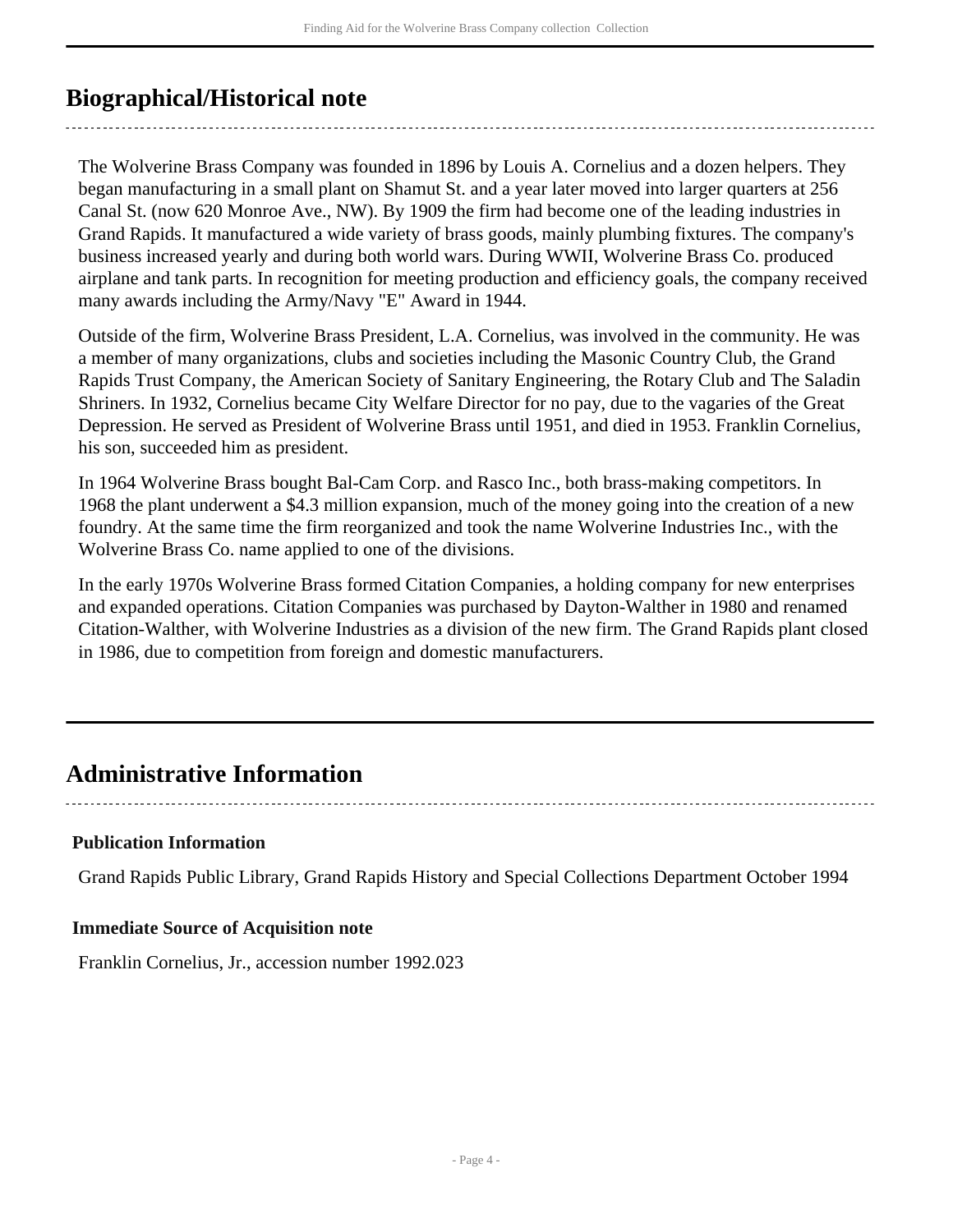## <span id="page-4-0"></span>**Related Materials**

### **Related Archival Materials note**

- Coll 015-3-10: Bird's eye photo including the Wolverine Brass Works.
- Coll. 054-48-7, 054-3.5: Photographs
- Coll. 246-8: General Trade Catalogs
- Coll. 046-27-43: Chamber of Commerce Photographs.
- Coll. 227-1-13: Image. Laser copy.
- Coll. 285-14-9: Wolverine Faucet magazine, 1 issues

## <span id="page-4-1"></span>**Controlled Access Headings**

**Genre(s)**

• business records

### **Geographic Name(s)**

• Grand Rapids (Mich.) -- History

#### **Subject(s)**

- Plumbing equipment industry -- Michigan -- Grand Rapids
- World War, 1914-1918 -- War work -- Michigan -- Grand Rapids
- World War, 1939-1945 -- War work -- Michigan -- Grand Rapids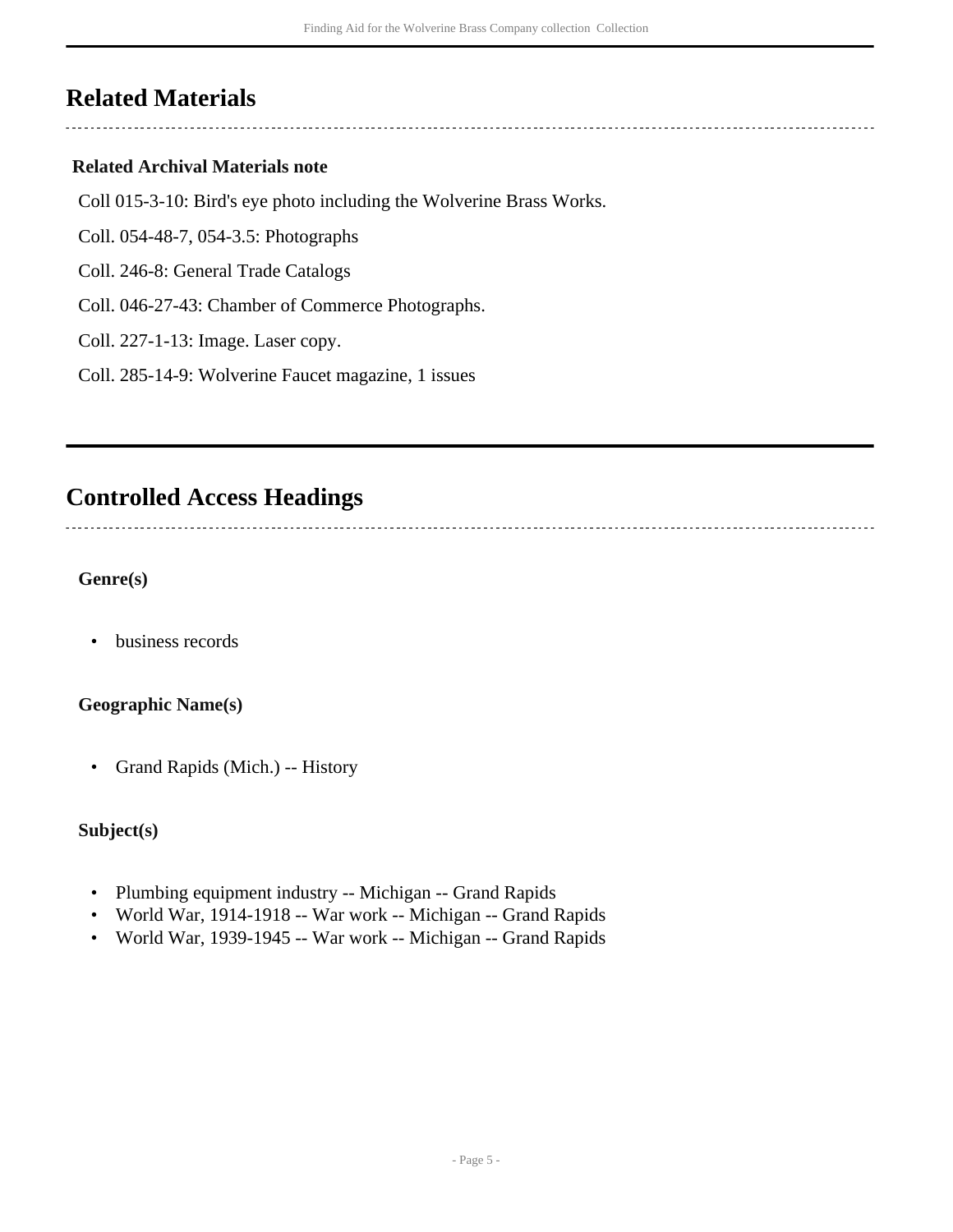# <span id="page-5-0"></span>**Collection Inventory**

#### <span id="page-5-1"></span>**Series I. L.A. Cornelius Personal Records, 1916-1955, n.d.**

#### **Scope and Contents note**

Contains information on L.A. Cornelius from newspaper articles on his death, his social life, his business role and his job as welfare director, Shriner and Scottish Rite awards and pamphlets, and books about ecology he authored.

|                                                                | <b>Box</b>   | <b>Folder</b>  |
|----------------------------------------------------------------|--------------|----------------|
| Grand Rapids Spectator article on L.A. Cornelius, 1928.        | $\mathbf{1}$ | $\mathbf{1}$   |
| Newspaper articles, 1921-46, 1953.                             | $\mathbf{1}$ | $\overline{2}$ |
| Roster, L.A. Cornelius class, DeWitt Clinton Consistory, 1919. | $\mathbf{1}$ | 3              |
| Saladin Temple Golden Jubilee booklet, 1935.                   | $\mathbf{1}$ | $\overline{4}$ |
| Scottish Rite of Grand Rapids booklet, 1926.                   | $\mathbf{1}$ | 5              |
| Shriner information, 1955, n.d.                                | $\mathbf{1}$ | 6              |
| Standard specifications for brass goods, 1916.                 | $\mathbf{1}$ | 7              |
| They Die From Neglect by L.A. Cornelius, 1936.                 | $\mathbf{1}$ | 8              |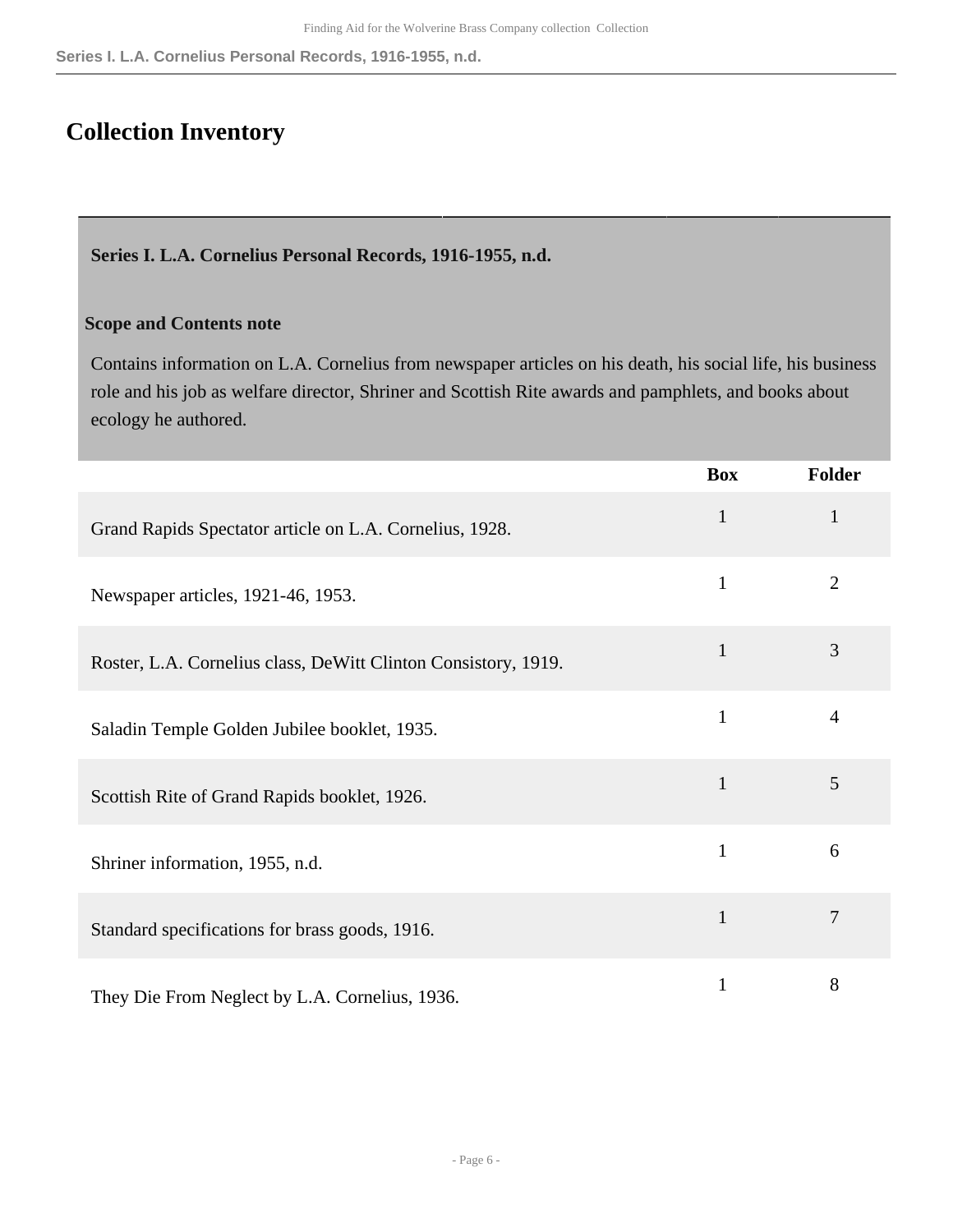#### <span id="page-6-0"></span>**Series II. Business Records, 1899-1986.**

#### **Scope and Contents note**

Contains business records, advertisements, blueprints, correspondence, the Army/Navy "E" award from world war II, information on products, newspaper articles and stock certificates.

|                                                                                                        | <b>Box</b>   | <b>Folder</b> |
|--------------------------------------------------------------------------------------------------------|--------------|---------------|
| "They Die From Neglect"                                                                                | $\mathbf{1}$ | 8             |
| Advertisement booklet, n.d.                                                                            | $\mathbf{1}$ | 9             |
| Advertisement in Camp Sherman souvenir pamphlet, 1918.                                                 | $\mathbf{1}$ | 10            |
| Blueprint, 1932.                                                                                       | $\mathbf{1}$ | 11            |
| Correspondence with U.S. War Department, 1909-1955.                                                    | $\mathbf{1}$ | $12 - 14$     |
| E Award, 1944.                                                                                         | $\mathbf{1}$ | $15-16$       |
| Historical information, 1938-1947.                                                                     | $\mathbf{1}$ | 17            |
| History of the Single Control "CC" Interrupter Gear, Selfridge Field "Air<br>Fighters" souvenir, 1919. | $\mathbf{1}$ | 18            |
| Kenosha Evening News, "E" Award goes to Frost Co., 1944.                                               | $\mathbf{1}$ | 19            |
| Ledger, 1914-1923.                                                                                     | $\mathbf{1}$ | 20            |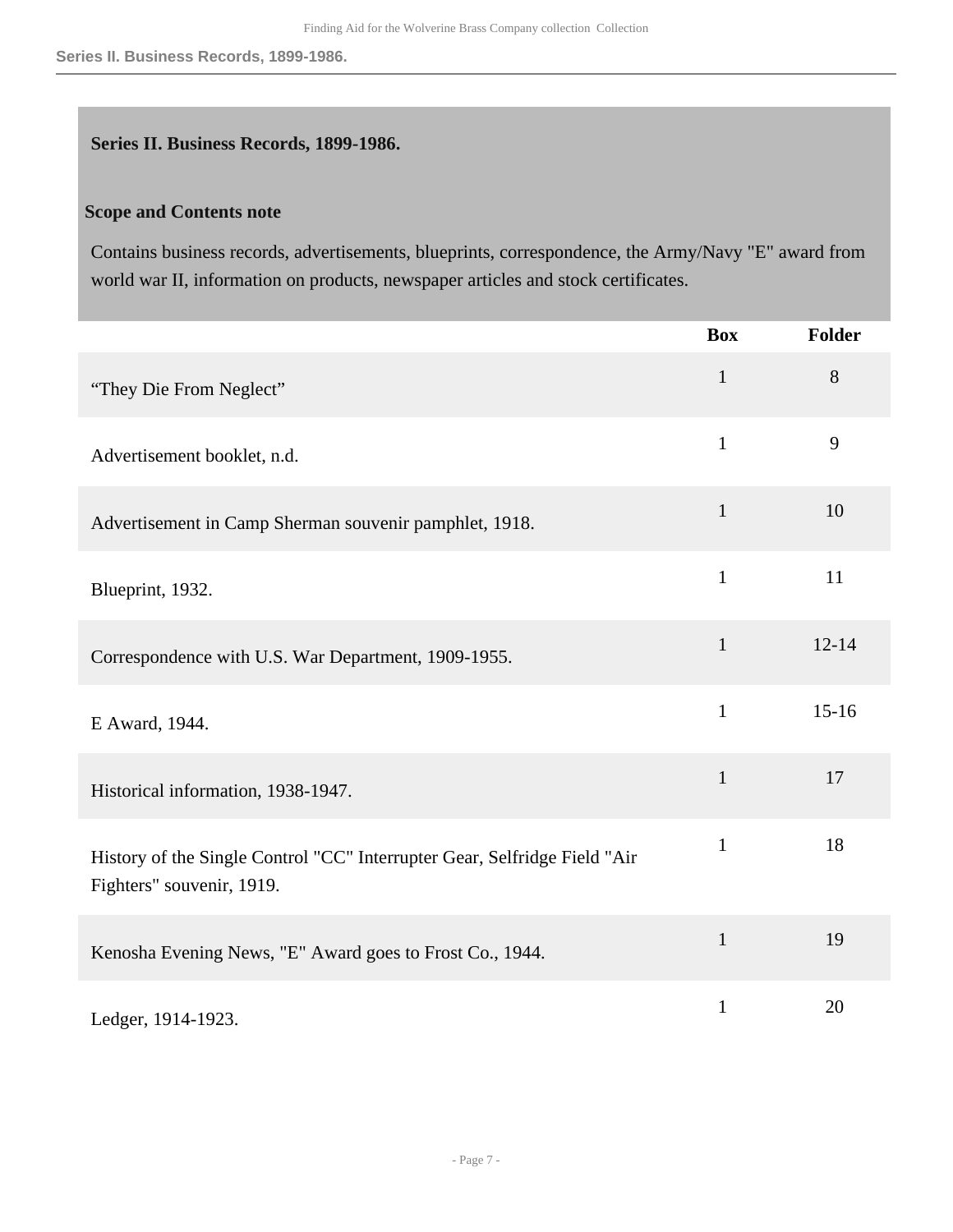<span id="page-7-1"></span><span id="page-7-0"></span>

| The Magic of Plumbing by R.M. Alexander, 1971.                                                                                                  | $\mathbf{1}$   | 21           |
|-------------------------------------------------------------------------------------------------------------------------------------------------|----------------|--------------|
| Stock certificates, 1899-1902.                                                                                                                  | $\mathfrak{S}$ | $\mathbf{1}$ |
|                                                                                                                                                 |                | <b>Box</b>   |
| Patent. No. 21871. 1895. Louis A. Cornelius. British. "Improvements in devices for<br>repairing the spuds or nipples of sanitary closet bowls." |                | 12           |
| <b>Series III. Newspaper Articles</b>                                                                                                           |                |              |
|                                                                                                                                                 | <b>Box</b>     | Folder       |
| Closing of Wolverine Brass, 1986.                                                                                                               | $\mathbf{1}$   | 22           |
| Miller, Edward C.                                                                                                                               | $\mathbf{1}$   | 23           |
| Company History, 1953.                                                                                                                          | $\mathbf{1}$   | 23           |
| Employees, 1927.                                                                                                                                | $\mathbf{1}$   | 23           |
| Whitworth, George, 1925, n.d.                                                                                                                   | $\mathbf{1}$   | 24           |
| Whitworth, J. Arthur, 1930, n.d.                                                                                                                | $\mathbf{1}$   | 24           |
| The Wolverine Brass Corp., 1928-1967, n.d.                                                                                                      | $\mathbf{1}$   | 25           |
| Series IV. Company Publications, 1911-1980.                                                                                                     |                |              |
| <b>Scope and Contents note</b>                                                                                                                  |                |              |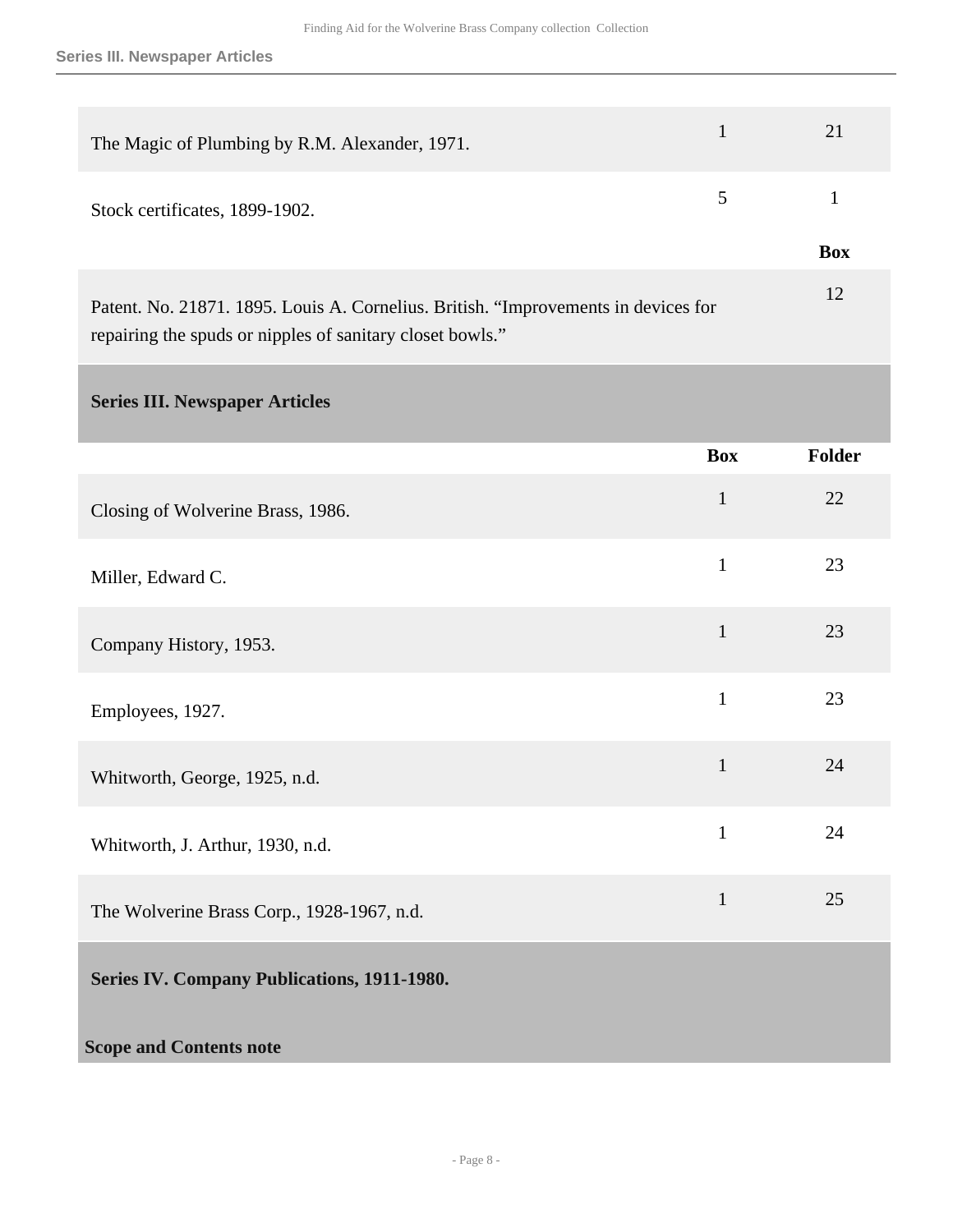| Contains company publications, company magazines, cards, bulletins, safety instructions, salesman |
|---------------------------------------------------------------------------------------------------|
| information on conferences, sales, and advertisements, and plant information.                     |

|                                               | <b>Box</b>     | <b>Folder</b>  |
|-----------------------------------------------|----------------|----------------|
| Brass Craft Clippings, 1923-1927.             | $\mathbf{1}$   | 26-27          |
| Bulletins and various information, 1917-1980. | $\overline{2}$ | $\mathbf{1}$   |
| Christmas cards/parties, 1911-1930.           | $\overline{2}$ | $2 - 3$        |
| The Commonwealth, 1921.                       | $\overline{2}$ | $\overline{4}$ |
| The Commonwealth, 1927.                       | 5              | $\overline{2}$ |
| <b>Employee Information</b>                   |                |                |
|                                               | <b>Box</b>     | <b>Folder</b>  |
| Business cards, n.d.                          | $\overline{2}$ | 5              |
| Safety Instructions, 1949.                    | $\overline{2}$ | 5              |
| Retirement information, 1952.                 | $\overline{2}$ | $\mathfrak{S}$ |
| Picnic handout, 1926.                         | $\overline{2}$ | 5              |
| Employee savings, 1927.                       | $\overline{2}$ | $\sqrt{5}$     |
|                                               | Box            | Folder         |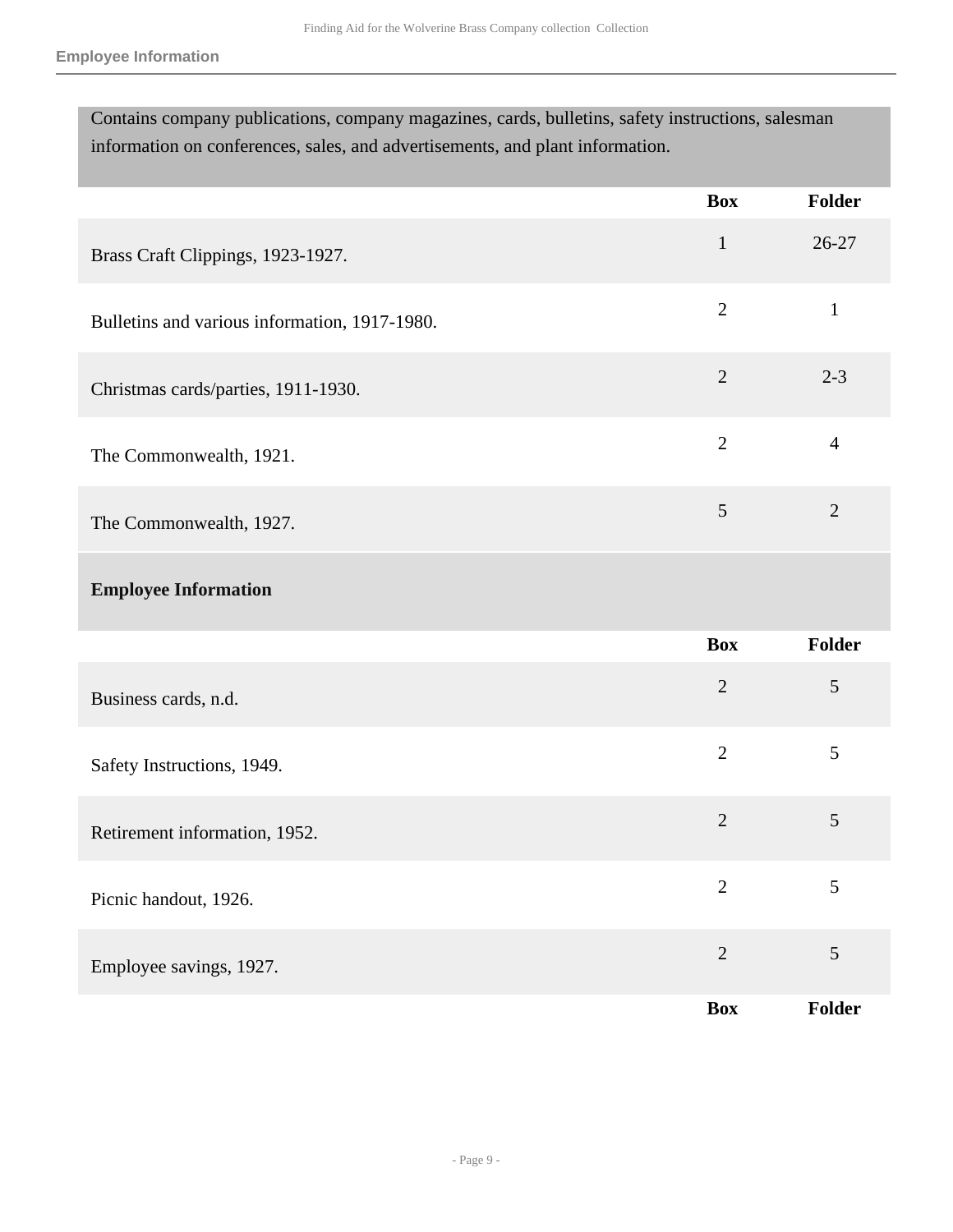**Salesman Information**

| Michigan Plumbing and Heating Dealer magazine, 1930. | $\overline{2}$ | 6              |
|------------------------------------------------------|----------------|----------------|
| Out Of The Faucet #11, 1928.                         | $\overline{2}$ | $\overline{7}$ |
| Plant modernization pamphlet, 1939.                  | $\overline{2}$ | $8\,$          |
| Plant tour pamphlet, 1951.                           | $\mathbf{2}$   | 9              |
| <b>Salesman Information</b>                          |                |                |
|                                                      | <b>Box</b>     | Folder         |
| Salesman instructions, n.d.                          | $\overline{2}$ | 10             |
| Salesman conference, 1921-26.                        | $\overline{2}$ | 10             |
| Yuletide Greetings, 1927.                            | $\overline{2}$ | 10             |
| Advertisements, n.d.                                 | $\overline{2}$ | 10             |
| The Wolverine Plumbline, Sep 1948-Mar 1950.          | $\overline{2}$ | $11 - 14$      |
| The Wolverine Faucet, 1943-61.                       | $\overline{2}$ | $15 - 18$      |
| Wolverine High Lights, Feb 1970.                     | $\overline{2}$ | 19             |
| Various, n.d.                                        | $\mathbf{2}$   | 20             |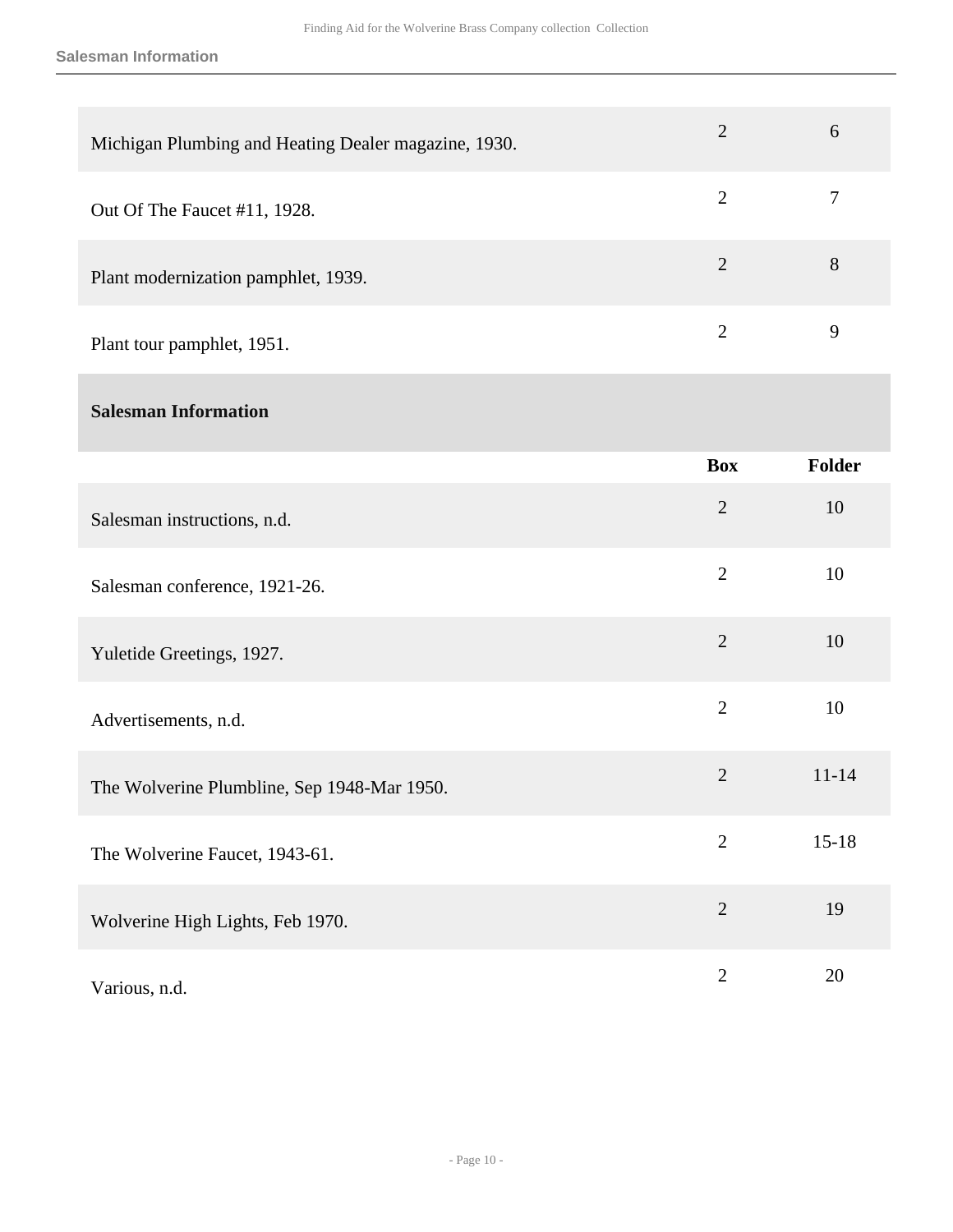### <span id="page-10-0"></span>**Series V. Catalogs, 1900-1986**

#### **Scope and Contents note**

Contains Wolverine Brass catalogs of plumbing parts, catalogs of a division of Wolverine Brass, Rasco Inc., and price lists.

|                                                                                         | <b>Box</b>     | <b>Folder</b>  |
|-----------------------------------------------------------------------------------------|----------------|----------------|
| Illustrated Catalog "B",  Manufacturers of Plumbers' Supplies  1900.                    | 3              | $\mathbf{1}$   |
| Illustrated Catalogue "E", Brass, Rubber and Leather goods, Specialties,<br>Tools, Etc. | 3              | $\overline{2}$ |
| Catalog "C", Brass Bath Room Fixtures and  Appliance / Wolverine<br>Brass Works, 1903.  | 3              | $\overline{2}$ |
| Revised Catalog – M / 1938.                                                             | 3              | 3              |
| Revised Catalog – M / 1938.                                                             | 3              | $\overline{4}$ |
| Revised Catalog – M / 1938.                                                             | 3              | 5              |
| "Laboratory Plumbing Fixtures" 7-9-39 (4 sheets)                                        | $\overline{3}$ | 6              |
| Wolverine Temporary Price List, Apr. 1, 1946                                            | 3              | $\overline{7}$ |
| Wolverine 1949 Catalog. Spiral bound with orange covers.                                | 3              | 8              |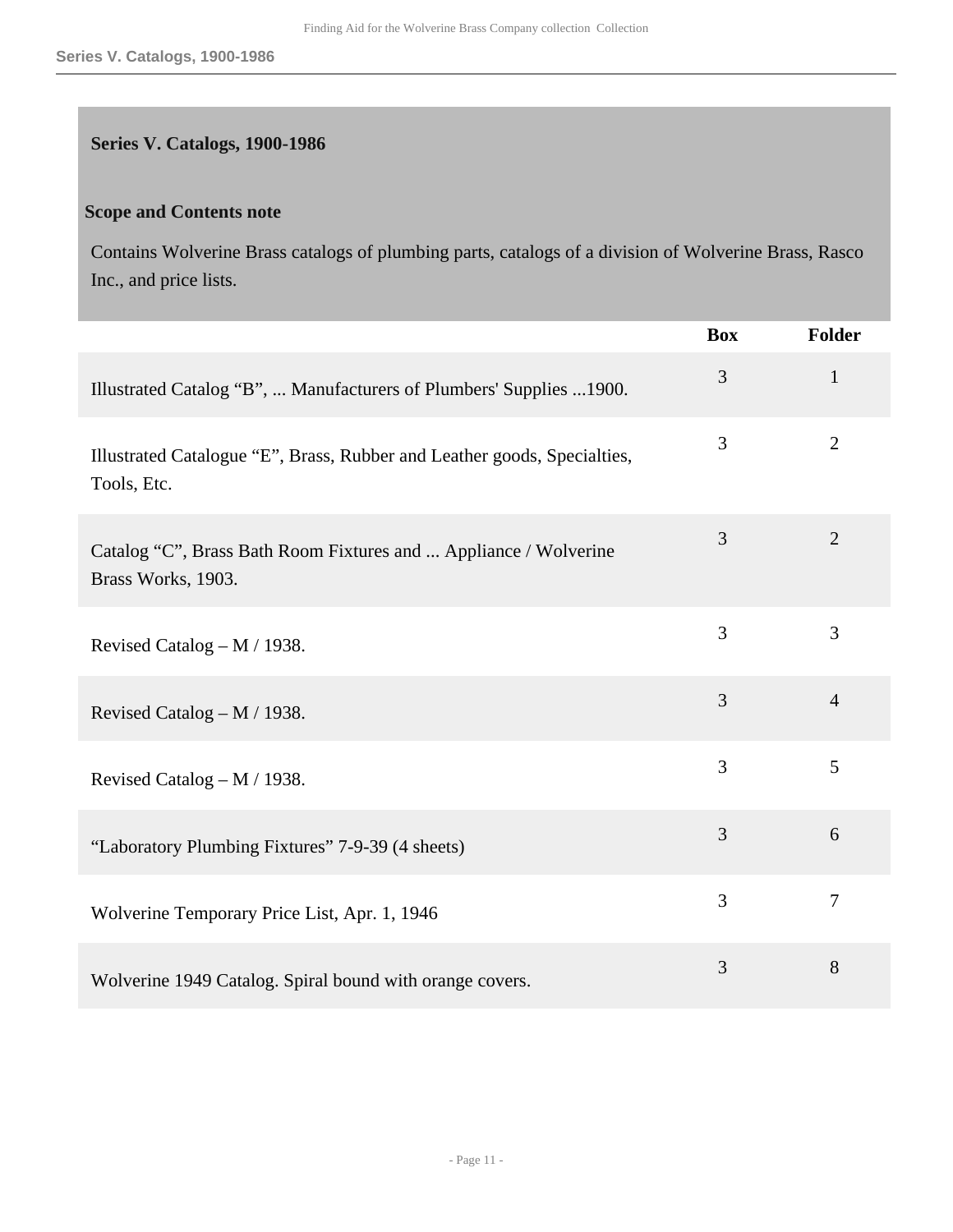| Wolverine Price List, May 1, 1950                                                                                                                  | 3              | 9              |
|----------------------------------------------------------------------------------------------------------------------------------------------------|----------------|----------------|
| Wartime Production. Awarded June 29, 1944.                                                                                                         | 3              | 10             |
| Laboratory Brass Fixtures and Accessories (4 slim catalogs): Catalog D,<br>Jan. 1960; Catalog E, Jan. 1961; Catalog F, Jan. 1962; Catalog G, 1962. | 3              | 11             |
| Catalog W. 1963.                                                                                                                                   | 3              | 12             |
| Laboratory and Hospital Fixtures with accessories (2 slim catalogs):<br>Catalog I, n.d. (ca. 1965?); Catalog J, c. 1965                            | 3              | 13             |
| Ultra Lab TM (3), circa 1969                                                                                                                       | 3              | 14             |
| Ultra Lab TM. Preferred Laboratory Service Fixtures and Accessories. c.<br>1980.                                                                   | 3              | 15             |
| Catalog 84. Sections A-F                                                                                                                           | 3              | 16             |
| [1986, part 1]                                                                                                                                     | 3              | 17             |
| [1986, part 2]                                                                                                                                     | 3              | 18             |
| Catalogs, 1986, n.d.                                                                                                                               | $\overline{4}$ | $1-4$          |
|                                                                                                                                                    |                | <b>Box</b>     |
| Rasco Inc. catalog E, n.d.                                                                                                                         |                | $\mathfrak{S}$ |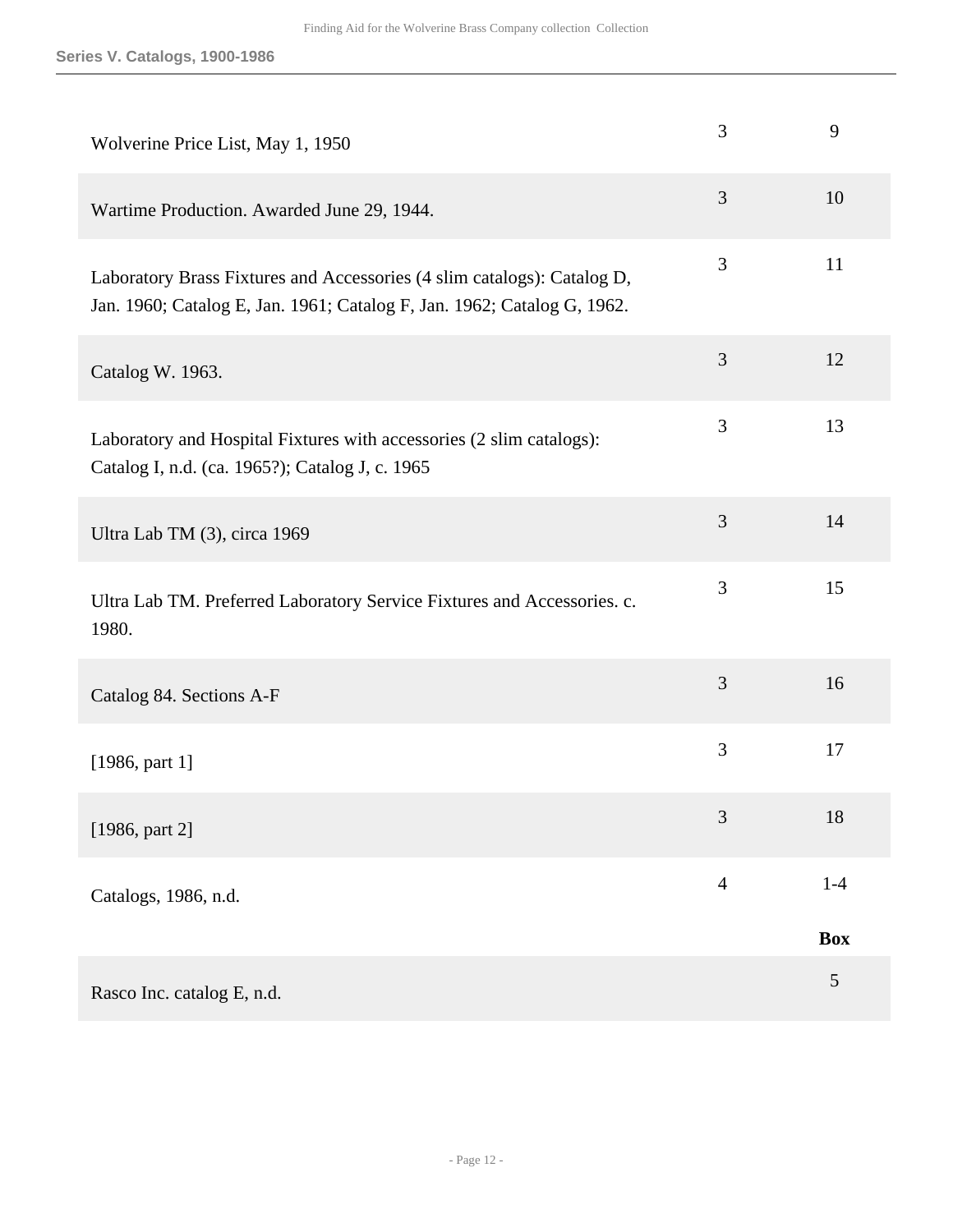# Price List, 1914.

Price List (3), 1924, 1928, 1931. **7** 

<span id="page-12-0"></span>**Series VI. Photographs, 1896-1958, n.d.** 

#### **Scope and Contents note**

Images of awards, artwork, sports teams, parties, the interior and exterior of the factory, people and products.

|                                                                  | <b>Box</b> | Folder         |
|------------------------------------------------------------------|------------|----------------|
| Army-Navy "E" Award, 1944.(20)                                   | 8          | $\mathbf{1}$   |
| Army-Navy "E" Award, 1944.(14)                                   | 8          | $\overline{2}$ |
| Army-Navy "E" Award, 1944.(11)                                   | $8\,$      | 3              |
| Basketball, 1914. (2)                                            | 8          | $\overline{4}$ |
| Bathrooms, n.d. (6)                                              | $8\,$      | 5              |
| Celebrations of end of World War One, Wolverine Truck, 1918. (1) | $8\,$      | 6              |
| Christmas, 1945, n.d. (3)                                        | 8          | $\overline{7}$ |
| Living Rooms, n.d. (1)                                           | 8          | 8              |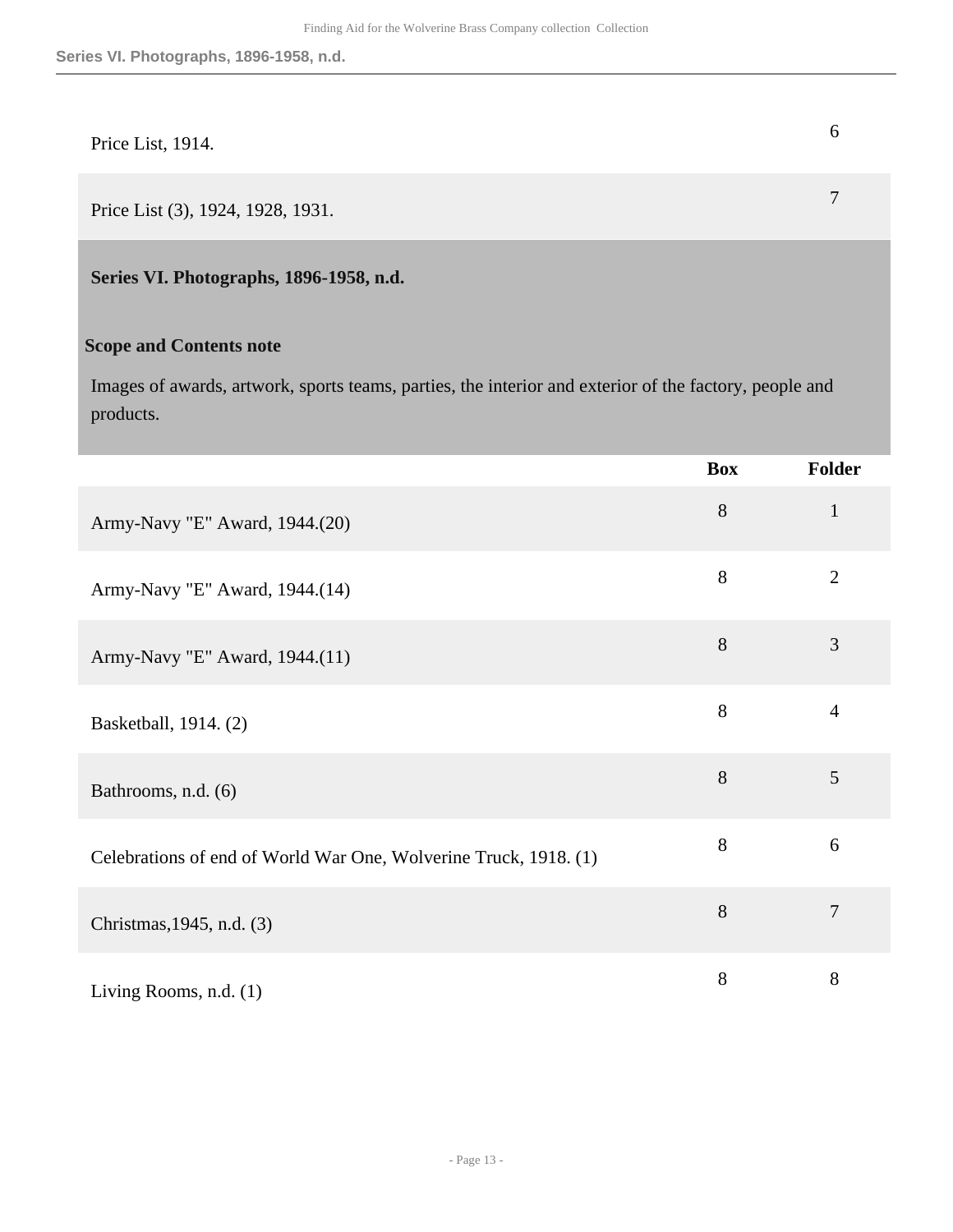**Groups. Oversized photos. (8 photos + 1 sheet w graphic clippings either s...**

| Offices, 1914-17, 1948, n.d. (14)                                                                | 8     | 9          |
|--------------------------------------------------------------------------------------------------|-------|------------|
| Chapman, "Pop", 1906. (1)                                                                        | 8     | 10         |
| Cornelius, H.C., 1920, n.d. (4)                                                                  | $8\,$ | 11         |
| Cornelius, L.A., n.d. (2)                                                                        | 8     | 12         |
| Groups, 1975, n.d. (3)                                                                           | 8     | 13         |
| Groups. Oversized photos. $(8 \text{ photos} + 1 \text{ sheet w graphic clippings either side})$ |       |            |
|                                                                                                  |       | <b>Box</b> |
| Aircraft Workers panorama.                                                                       |       | 11         |
| Factory workers panorama. Gillette                                                               |       | 11         |
| National Research Council Party, Oct. 1931.                                                      |       | 11         |
| Group of six men: Glidden, Goodspeed, Abbott, Workman, Niles, Powers.                            |       | 11         |
| Interior. Salesman's Convention, ca. 1912-1913 (2)                                               |       | 11         |
| Camera Shop Photo, Dec. 20, 1940. Includes names and position. (2)                               |       | 11         |
| Graphic clippings of individual portrait images, with clippings of products on the back<br>side. |       | 11         |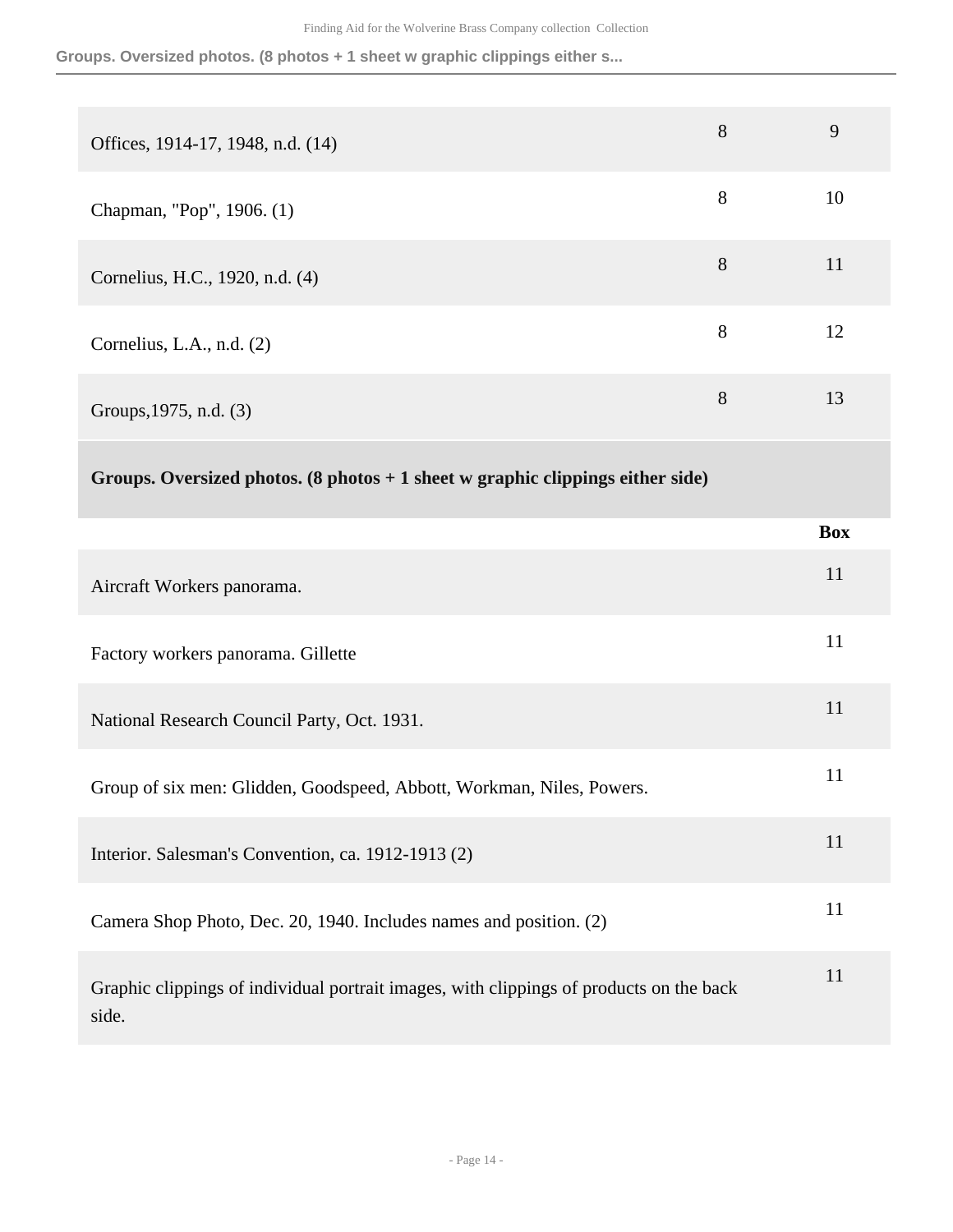**Groups. Oversized photos. (8 photos + 1 sheet w graphic clippings either s...**

|                                                | <b>Box</b> | Folder |
|------------------------------------------------|------------|--------|
| Groups, identified, 1905, 1929-1931, 1958. (5) | $8\,$      | 14     |
| Whitworth, George G., n.d. (1)                 | $8\,$      | 15     |
| Picnics, n.d.                                  | $8\,$      | 16     |
| Products, 1896-1937, n.d. (10)                 | 8          | 17     |
| Products, 1896-1937, n.d. (16)                 | $8\,$      | 18     |
| Products, 1896-1937, n.d. (11)                 | $8\,$      | 19     |
| Salespeople, 1910-47. (23)                     | $8\,$      | 20     |
| Storefronts, n.d. (1)                          | $8\,$      | 21     |
| Strikes, 1955. (2)                             | $8\,$      | 22     |
| Trucks, n.d. (2)                               | $8\,$      | 23     |
| Factory cafeteria, 1945. (1)                   | $8\,$      | 24     |
| Factory Exteriors, 1896-1944. (6)              | $8\,$      | 25     |
| Factory Exteriors, 1896-1944. (13)             | $8\,$      | 26     |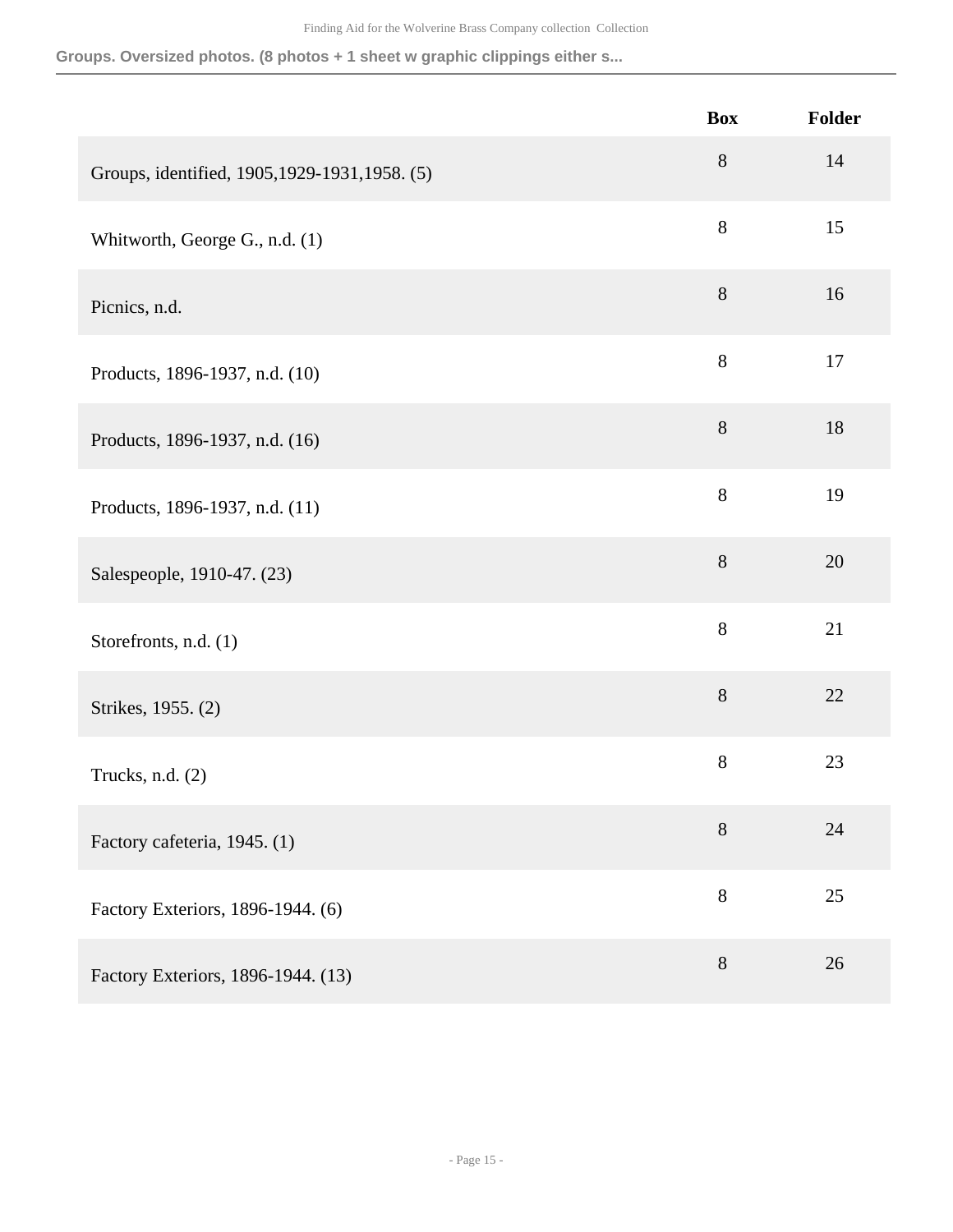**Groups. Oversized photos. (8 photos + 1 sheet w graphic clippings either s...**

| Factory Exteriors, 1896-1944. (10)                                                                                | 8 | 27             |
|-------------------------------------------------------------------------------------------------------------------|---|----------------|
| Factory Interiors, 1914-1941, n.d. (13)                                                                           | 9 | $\mathbf{1}$   |
| Factory Interiors, 1914-1917 (14)                                                                                 | 9 | $\overline{2}$ |
| Factory Interiors, 1914-1917 (16)                                                                                 | 9 | 3              |
| Factory Interiors, 1917 (13)                                                                                      | 9 | $\overline{4}$ |
| Factory Interiors, 1917 (16)                                                                                      | 9 | 5              |
| Factory Interiors, 1917, 1921 (14)                                                                                | 9 | 6              |
| Factory Interiors, 1939, 1941 (32)                                                                                | 9 | $\tau$         |
| Factor Interiors, n.d. (13)                                                                                       | 9 | $8\,$          |
| Factor Interiors, n.d. (20)                                                                                       | 9 | 9              |
| 1 8x10 Negatives illustrating parts & tags                                                                        | 9 | 10             |
| Building photos, n.d. (2): Exterior - mansion in tropical setting; "8013"<br>interior – employee recreation room. | 9 | 11             |
|                                                                                                                   |   | <b>Box</b>     |
| H.C. Cornelius n.d. Portrait image. Source unknown.                                                               |   | 11             |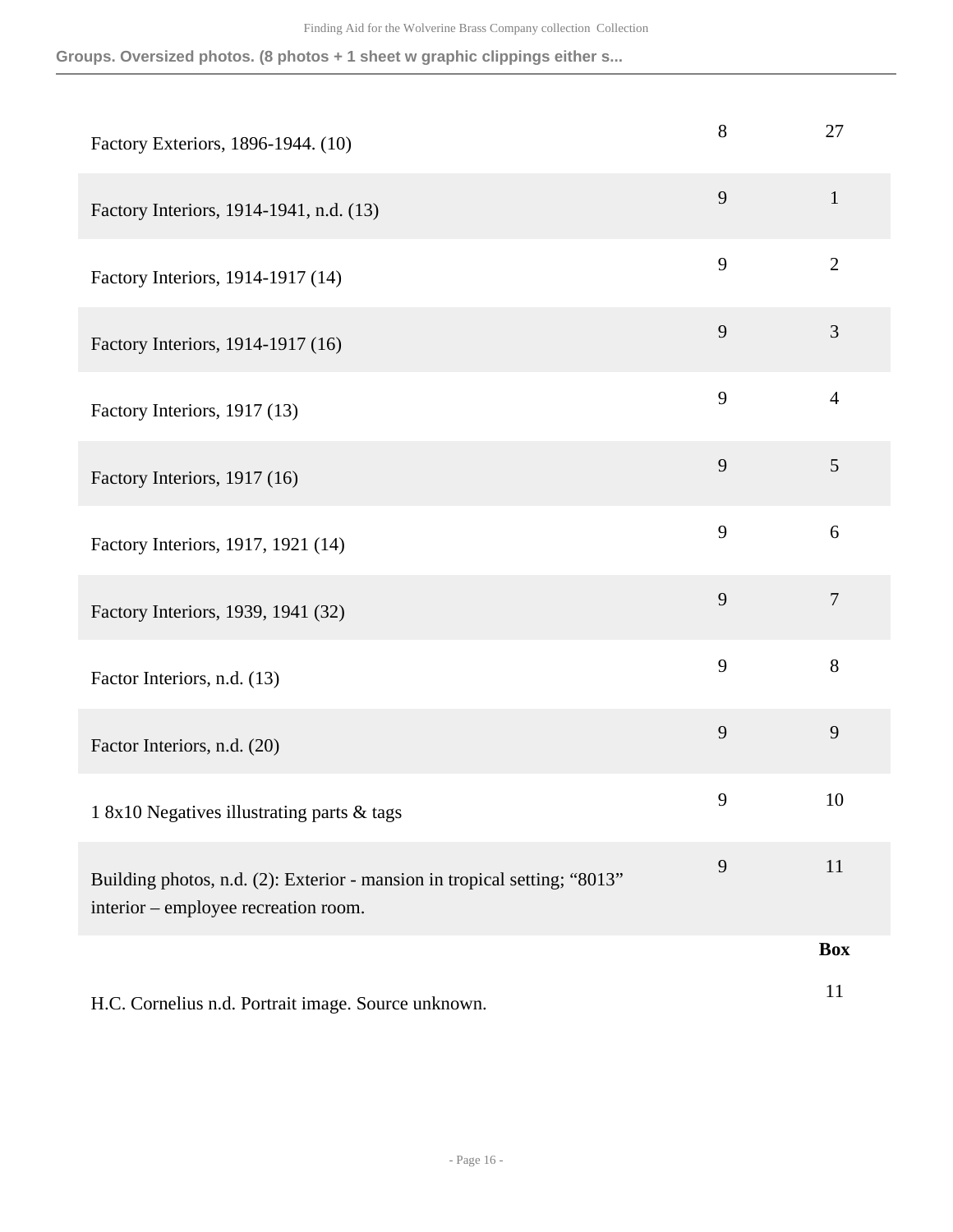**Panoramic Photographs.**

| Wolverine Catalog K. Product Display. See trade catalogs.                                                                      |               | 11             |
|--------------------------------------------------------------------------------------------------------------------------------|---------------|----------------|
| <b>Panoramic Photographs.</b>                                                                                                  |               |                |
|                                                                                                                                | <b>Box</b>    | <b>Folder</b>  |
| Aircraft Workers of the Wolverine Brass Works, Grand Rapids, Mich.<br>Nov. 11, 1918                                            | 12            | $\mathbf{1}$   |
| American Society of Sanitary Engineers. Grand Rapids, Mich. Aug. 2,<br>1917 / compliments of the Wolverine Brass Works         | 12            | $\overline{2}$ |
| Fragment.  Convention of Mich Master Plumbers, Grand Rapids,<br>March. 25, 1914. taken in front of Wolverine Brass Works Plant | 12            | 3              |
| Wolverine Brass Works Picnic, Ramona Park, Aug. 8th, 1925                                                                      | 12            | $\overline{4}$ |
| <b>Oversized Photographs</b>                                                                                                   |               |                |
|                                                                                                                                | <b>Drawer</b> | Folder         |
| 2 copies of panoramic photo by Royal Photo Co. showing a line of men in<br>front of a brick building                           | FF.IX.D       | $\mathbf{1}$   |
| Fourth Annual Picnic Wolverine Brass Works. Fruitport, Aug. 8th, 1914                                                          | FF.IX.D       | $\mathbf{2}$   |
| <b>Collection</b>                                                                                                              | <b>Box</b>    | <b>Folder</b>  |
| 224<br>[Salesman's Convention ca. 1921].                                                                                       | 32            | $\overline{2}$ |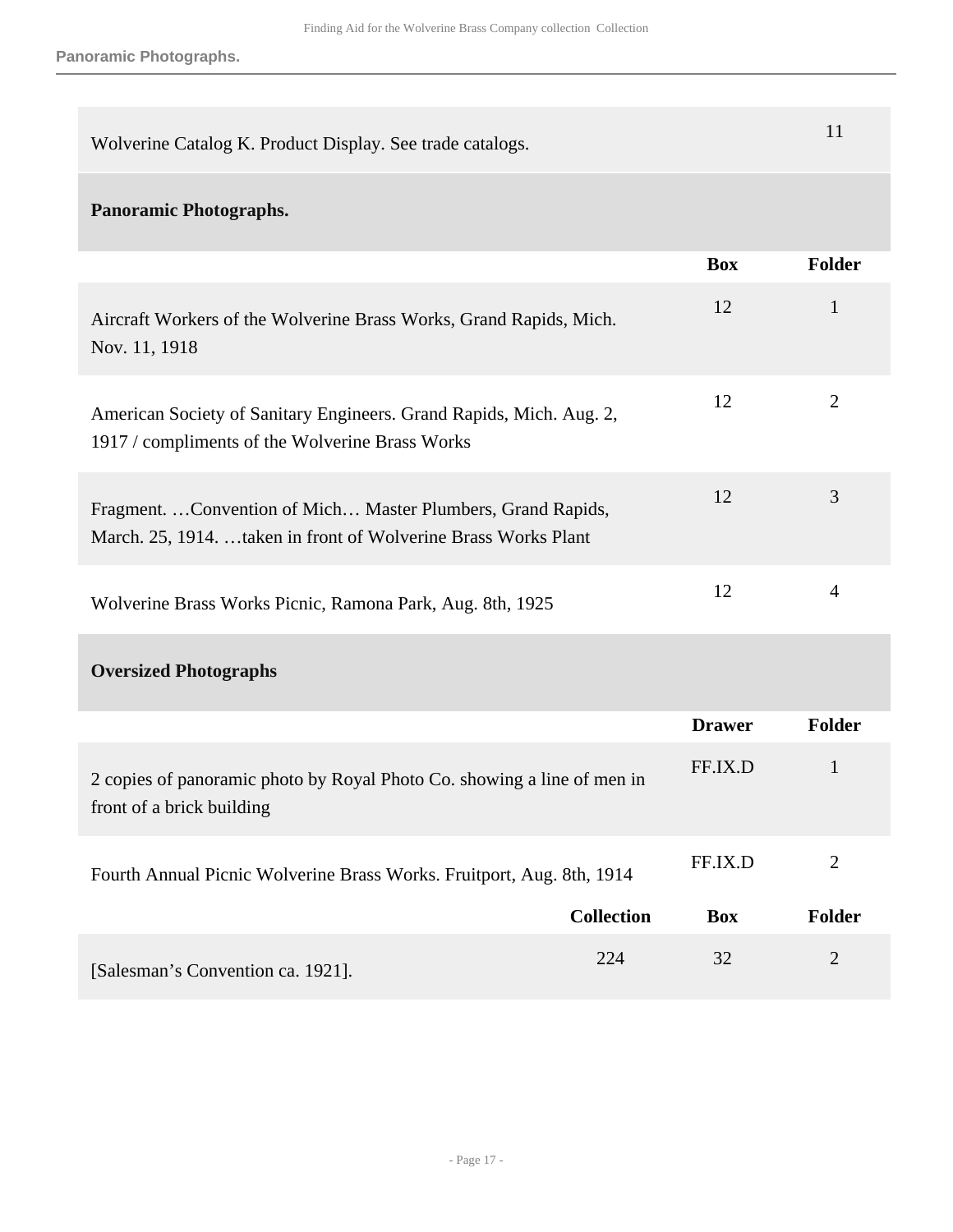<span id="page-17-1"></span><span id="page-17-0"></span>

| Verso: Salesman's Convention at WBW, ca. 1917-1918                                                                                                                      | 224 | 32 | 3              |
|-------------------------------------------------------------------------------------------------------------------------------------------------------------------------|-----|----|----------------|
| Three pieces of one original panoramic photo "Wolverine"<br>Brass Works Fifth Annual Picnic, Jenison Park. Sat., Aug.<br>14, 1915                                       | 224 | 32 | $\overline{4}$ |
| 3 pieces, perhaps for one panoramic photo. Verso<br>"1924" [Picnic (?) perhaps at Ramona Park]                                                                          | 224 | 32 | 5              |
| Series VII. Scrapbooks, 1909-1942.                                                                                                                                      |     |    |                |
| <b>Scope and Contents note</b><br>Two scrapbooks, one on L.A Cornelius' job as City Welfare Director, and one on freemasonry and the<br>Saladin Temple in Grand Rapids. |     |    |                |
|                                                                                                                                                                         |     |    |                |
|                                                                                                                                                                         |     |    | <b>Box</b>     |
| Scrapbook 1, 1932-33.                                                                                                                                                   |     |    | 10             |
| Scrapbook 2, 1909-42.                                                                                                                                                   |     |    | 10             |
| Series VIII. Miscellaneous, 1918-1938.                                                                                                                                  |     |    |                |
| <b>Scope and Contents note</b>                                                                                                                                          |     |    |                |
| Blueprints, magazines, awards, and advertisements.                                                                                                                      |     |    |                |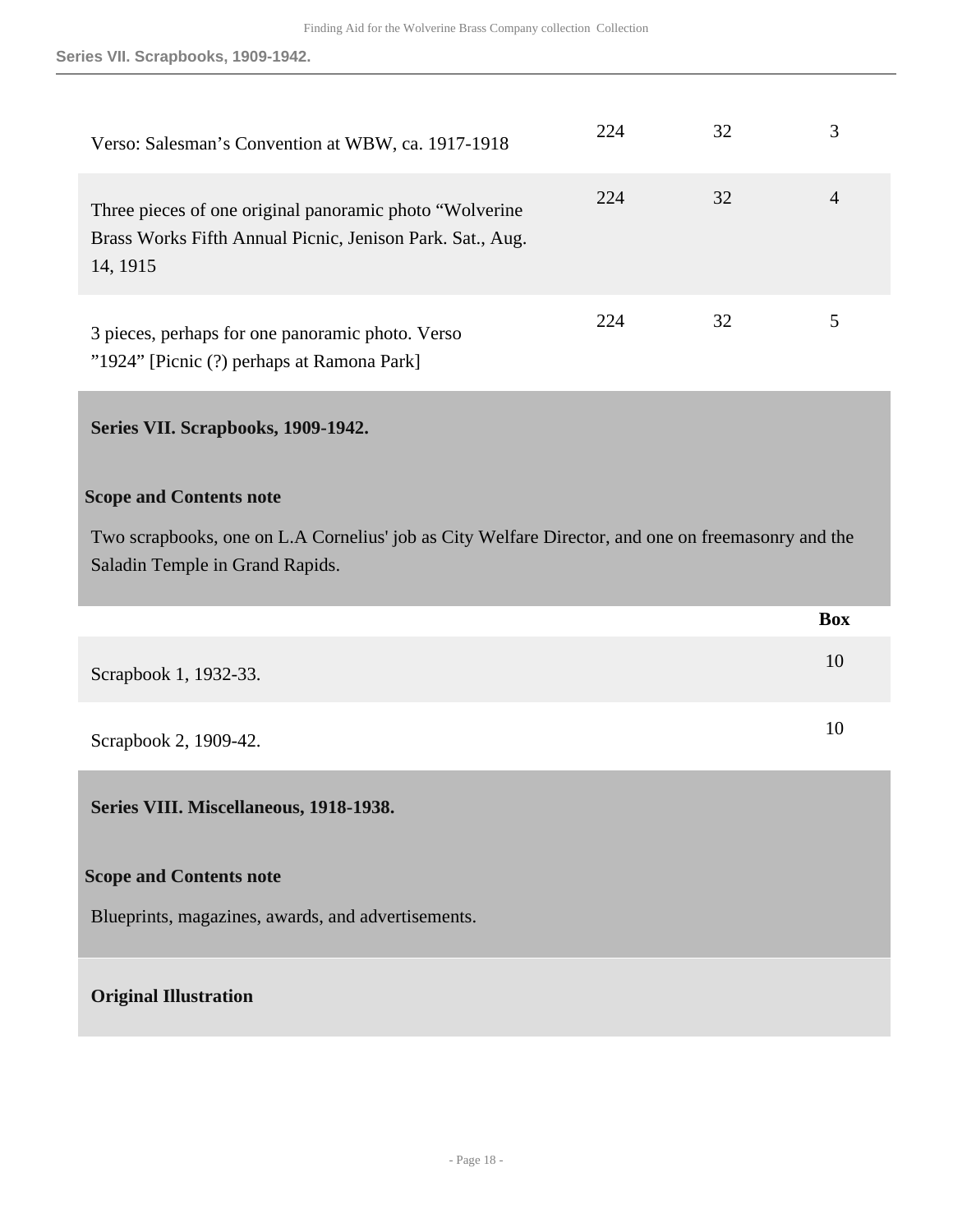**Architectural and industrial plans**

|                                                                                                                  | <b>Box</b> | Folder        |
|------------------------------------------------------------------------------------------------------------------|------------|---------------|
| Wolverine Brass Co. truck "Plumbing". Pencil & crayon.                                                           | 11         | 5             |
| Architectural and industrial plans                                                                               |            |               |
|                                                                                                                  |            | <b>Box</b>    |
| Wolverine Brass Plant floor plans, annotated. 6 Blueline prints.                                                 |            | 11            |
| Blueprint for Piece no. J109-78A, unidentified object, n.d. / Wolverine Brass Works.                             |            | 11            |
| Gun Control Operating Cable End. Piece No. 13936. Blueline print. Apr. 8, 1918.                                  |            | 11            |
|                                                                                                                  |            | <b>Drawer</b> |
| Gun control operating cable and bracket assembly, 1918. U.S.A. Standardized Aircraft<br>Drawings. (2 blueprints) |            | FF.IX.D       |
| Faucet, n.d. Blueline print.                                                                                     |            | FF.IX.D       |
| <b>Graphics</b>                                                                                                  |            |               |
|                                                                                                                  |            | <b>Box</b>    |
| Ever-Ready Pipe Strap Advertisement, n.d. (2)                                                                    |            | 11            |
| <b>Publications</b>                                                                                              |            |               |
|                                                                                                                  |            | <b>Drawer</b> |